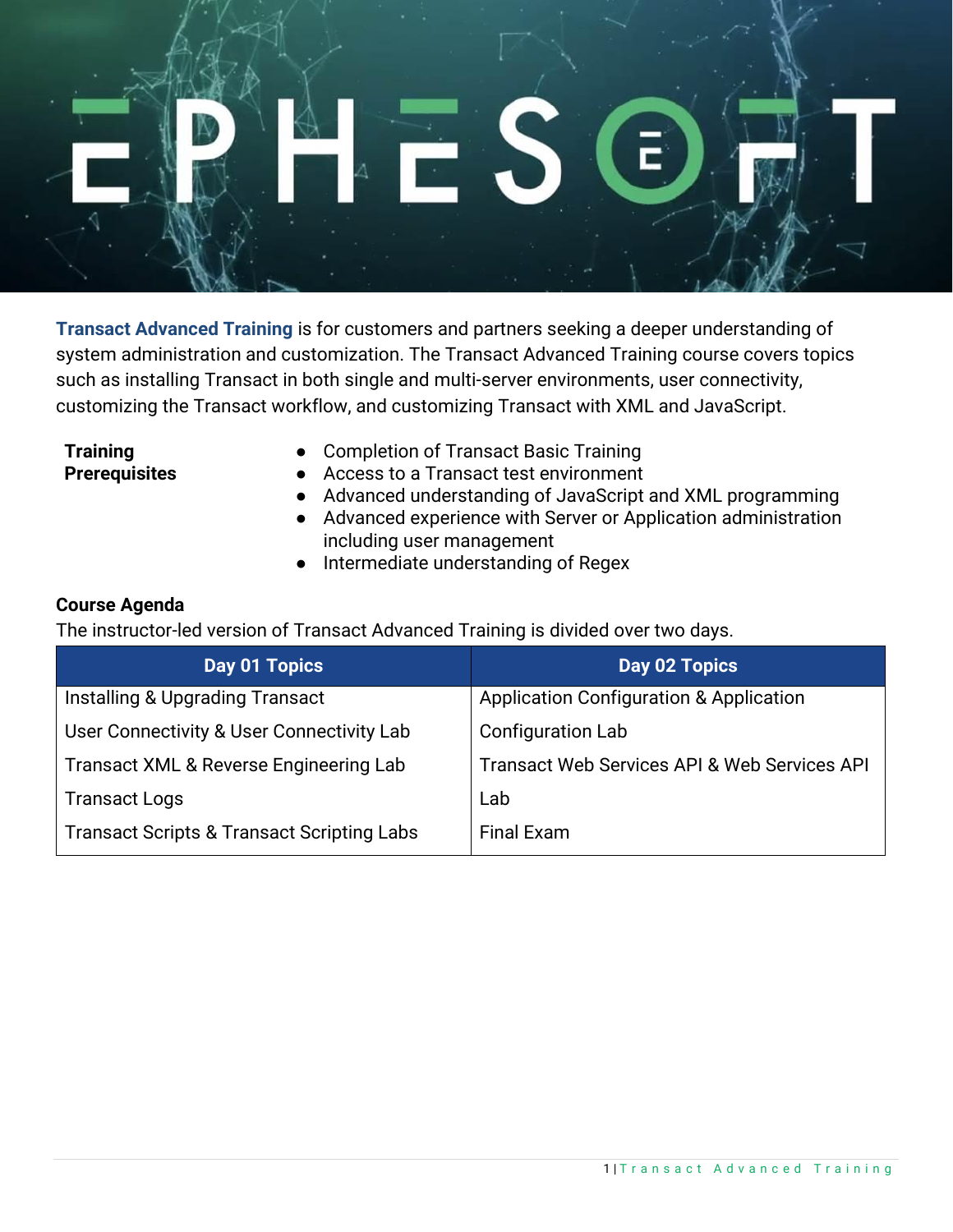## **Course Descriptions**

| <b>Title</b>                                                                                        | <b>Description</b>                                                                                                                                                                                                                                                                                                                                                                                                                                       |
|-----------------------------------------------------------------------------------------------------|----------------------------------------------------------------------------------------------------------------------------------------------------------------------------------------------------------------------------------------------------------------------------------------------------------------------------------------------------------------------------------------------------------------------------------------------------------|
| <b>Transact Advanced</b><br><b>Module 01:</b><br><b>Installing and Upgrading</b><br><b>Transact</b> | In this section of the course, you'll visit the Ephesoft Documentation<br>site, which provides extensive information about the Transact<br>installation and upgrade process. In addition, this section of the<br>course will briefly review the process for installing and upgrading<br>Transact on Windows single and multi-server configurations. We will<br>also review the process for installing and upgrading Transact on Linux<br>single servers. |
| <b>Transact Advanced</b><br><b>Module 02:</b><br><b>User Connectivity</b>                           | In this module, you will learn about the steps for creating Transact<br>roles and providing users with access to the system.<br><b>Labs &amp; Demonstration Videos</b><br><b>Tomcat Authentication Demonstration Video</b><br>Active Directory user-connectivity.properties<br><b>Configuration Demonstration Video</b><br><b>Access Manager Demonstration Video</b><br><b>User Connectivity Lab</b>                                                     |
| <b>Transact Advanced</b><br><b>Module 03:</b><br><b>Transact XML</b>                                | This section of the training will provide you with a better<br>understanding of the various Transact XML files and general<br>customization use cases.<br><b>Labs &amp; Demonstration Videos</b><br><b>Batch XML Customization Demonstration Video</b><br>Reverse Engineering Lab                                                                                                                                                                        |
| <b>Transact Advanced</b><br><b>Module 04:</b><br><b>Transact Logs</b>                               | This section of the training will provide you with a better<br>understanding of the various Transact XML files and general<br>customization use cases.<br><b>Labs &amp; Demonstration Videos</b><br><b>Dynamic Logging Demonstration Video</b>                                                                                                                                                                                                           |